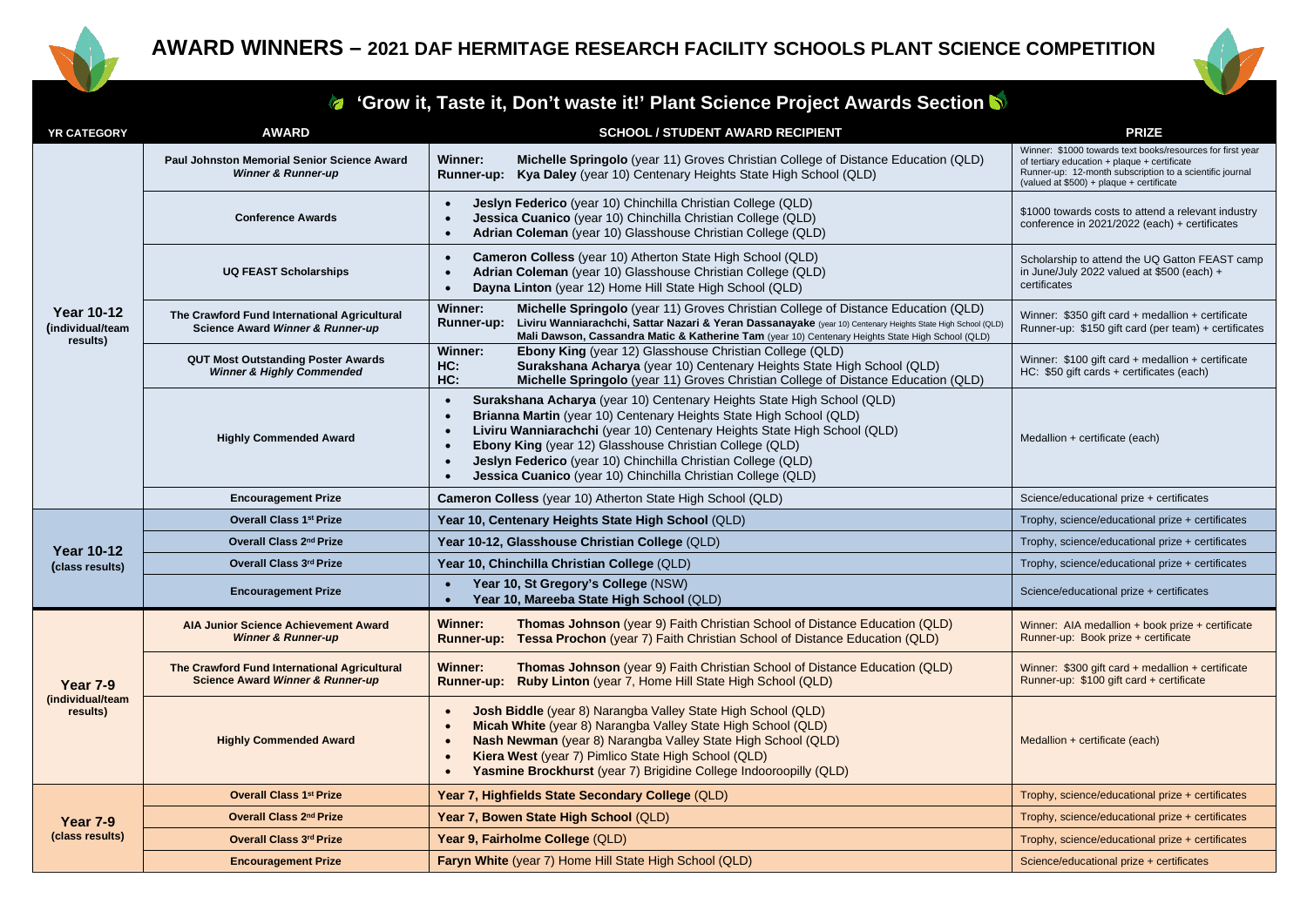



## **'Grow it, Taste it, Don't waste it!' Plant Science Project Awards Section**

| <b>YR CATEGORY</b>                              | <b>AWARD</b>                                                                | <b>SCHOOL / STUDENT AWARD RECIPIENT</b>                                                                                                                                                                                                  | <b>PRIZE</b>                                        |
|-------------------------------------------------|-----------------------------------------------------------------------------|------------------------------------------------------------------------------------------------------------------------------------------------------------------------------------------------------------------------------------------|-----------------------------------------------------|
| <b>Year 3-6</b><br>(individual/team<br>results) | Joe Baker Outstanding Achievement Award                                     | May Turkington (year 6) Pilton State School (QLD)                                                                                                                                                                                        | Medallion + science/educational prize + certificate |
|                                                 | The Crawford Fund International Agricultural<br><b>Science Award Winner</b> | Year 3-4 Rockhampton Grammar School (QLD)                                                                                                                                                                                                | $$100$ visa card + medallion + certificate          |
|                                                 | <b>Highly Commended Award</b>                                               | Liam Brockhurst (year 3) St Joseph's Primary School (QLD)<br>Annabel Horne (year 3) Faith Christian School of Distance Education (QLD)<br>Rachael May (year 5) Pilton State School (QLD)<br>Piper Cox (year 6) Pilton State School (QLD) | Medallion + certificate                             |
|                                                 | <b>Overall Class 1st Prize</b>                                              | Year 3-4, Rockhampton Grammar School (QLD)                                                                                                                                                                                               | Trophy, science/educational prize + certificates    |
| Year $3-6$                                      | Overall Class 2nd Prize                                                     | Year 3-6, Pilton State School (QLD)                                                                                                                                                                                                      | Trophy, science/educational prize + certificates    |
| (class results)                                 | Overall Class 3rd Prize                                                     | Year 5, Mareeba State School (QLD)                                                                                                                                                                                                       | Trophy, science/educational prize + certificates    |
|                                                 | <b>Encouragement Prize</b>                                                  | Year 3-6, Cambooya State School (QLD)                                                                                                                                                                                                    | Science/Educational prize + certificates            |
| Year P-2<br>(individual/team<br>results)        | Joe Baker Outstanding Achievement Award                                     | Jesse Campbell (year 1) Pilton State School (QLD)                                                                                                                                                                                        | Medallion, science/educational prize + certificate  |
|                                                 | The Crawford Fund International Agricultural<br><b>Science Award Winner</b> | Year P-1, Pilton State School (QLD)                                                                                                                                                                                                      | $$100$ visa card + medallion + certificate          |
|                                                 | J & C Purdie Young Science Investigator Award                               | <b>Scarlett King (year 3) Cecil Plains State School (QLD)</b>                                                                                                                                                                            | Medallion, science/educational prize + certificate  |
|                                                 | <b>Highly Commended Award</b>                                               | Hayley Johnson (year P) Pilton State School (QLD)<br>Stevi-Lea Tribe (year 3) Cecil Plains State School (QLD)<br>Agnes (year 2) Minimbah State School (QLD)                                                                              | Medallion + certificate                             |
|                                                 | <b>Encouragement Award</b>                                                  | Madison (year 2) Minimbah State School (QLD)                                                                                                                                                                                             | Science/Educational prize + certificate             |
| Year P-2<br>(class results)                     | <b>Overall Class 1st Prize</b>                                              | Year P-1, Pilton State School (QLD)                                                                                                                                                                                                      | Trophy, science/educational prize + certificates    |
|                                                 | Overall Class 2nd Prize                                                     | Year P-3, Cecil Plains State School (QLD)                                                                                                                                                                                                | Trophy, science/educational prize + certificates    |
|                                                 | Overall Class 3rd Prize                                                     | Year 2, Minimbah State School (QLD)                                                                                                                                                                                                      | Trophy, science/educational prize + certificates    |
| All                                             | <b>Participation Certificates</b>                                           | to all students who submitted a science project entry who did not receive an above-mentioned prize                                                                                                                                       | Certificates                                        |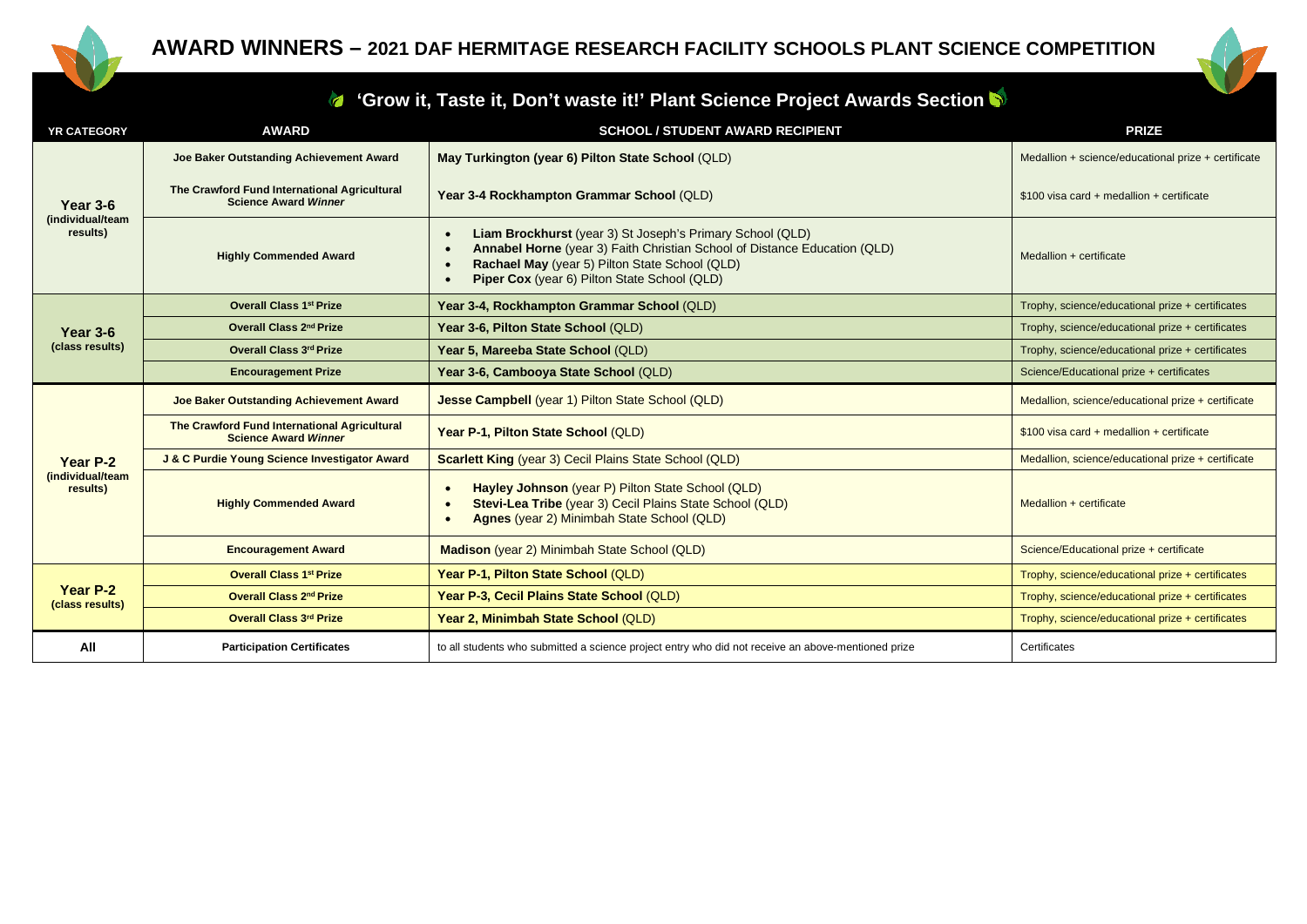



## **Art in AgRiculTure Awards Section**

| YR CATEGORY                            | <b>AWARD</b>                             | <b>SCHOOL / STUDENT AWARD RECIPIENT</b>                                                           | <b>PRIZE</b>                        |
|----------------------------------------|------------------------------------------|---------------------------------------------------------------------------------------------------|-------------------------------------|
| <b>School</b><br>Award<br>(years P-12) | <b>Most Outstanding School Winner</b>    | <b>Pilton State School</b>                                                                        | Trophy $+$ certificate              |
|                                        | <b>Most Outstanding School Runner-up</b> | Home Hill State High School                                                                       | Trophy + certificate                |
| Year prep                              | <b>Winner</b>                            | Hayley Johnson, Pilton State School                                                               | Art/science pack + certificate      |
|                                        | <b>Highly Commended</b>                  | Zachary Cobbin, Pilton State School                                                               | Colouring book + certificate        |
| Year 1                                 | <b>Winner</b>                            | Jesse Campbell, Pilton State School                                                               | Art/science pack + certificate      |
|                                        | <b>Highly Commended</b>                  | Millie Thorpe, Pilton State School                                                                | Colouring book + certificate        |
| Year 2                                 | Winner                                   |                                                                                                   |                                     |
|                                        | <b>Highly Commended</b>                  |                                                                                                   |                                     |
| Year 3                                 | <b>Winner</b>                            | <b>Flynn McInnes, Pilton State School</b>                                                         | Art/science pack + certificate      |
|                                        | <b>Highly Commended</b>                  | Olivia Brady, Pilton State School<br>Liam Brockhurst - St Joseph's Primary School                 | Colouring book + certificate (each) |
|                                        | <b>Winner</b>                            |                                                                                                   |                                     |
| Year 4                                 | <b>Highly Commended</b>                  |                                                                                                   |                                     |
| Year 5                                 | <b>Winner</b>                            | <b>Ryleigh Sippel, Pilton State School</b>                                                        | Art/science pack + certificate      |
|                                        | <b>Highly Commended</b>                  | Rachael May, Pilton State School                                                                  | Colouring book + certificate (each) |
|                                        | <b>Winner</b>                            | Madhava Sternbeck, Pilton State School                                                            | Art/science pack + certificate      |
| Year 6                                 | <b>Highly Commended</b>                  | Thomas Horne, Faith Christian School of Distance Education<br>May Turkington, Pilton State School | Colouring book + certificate (each) |
|                                        | <b>Winner</b>                            | Yasmine Brockhurst, Brigidine College (Indooroopilly)                                             | Art/science pack + certificate      |
| Year <sub>7</sub>                      | <b>Highly Commended</b>                  |                                                                                                   |                                     |
|                                        | <b>Winner</b>                            | Ashton Allen, Trinity Bay State High School                                                       | Art/science pack + certificate      |
| Year 8                                 | <b>Highly Commended</b>                  | Addison Macdonald, Home Hill State High School<br>Emilie Bojack, Home Hill State High School      | Colouring book + certificate (each) |
|                                        | Winner                                   | Sevanna Finn, Home Hill State High School                                                         | Art/science pack + certificate      |
| Year 9                                 | <b>Highly Commended</b>                  | Agnes, Trinity Bay State High School                                                              | Colouring book + certificate        |
|                                        | <b>Winner</b>                            |                                                                                                   |                                     |
| Year 10                                | <b>Highly Commended</b>                  |                                                                                                   |                                     |
| Year 11                                | Winner                                   | Michelle Springolo, Groves Christian College of Distance Education                                | Art/science pack + certificate      |
|                                        | <b>Highly Commended</b>                  |                                                                                                   |                                     |
| Year 12                                | <b>Winner</b>                            |                                                                                                   |                                     |
|                                        | <b>Highly Commended</b>                  |                                                                                                   |                                     |
| All                                    | <b>Participation Certificates</b>        | to all students who submitted an art entry who did not receive an above-mentioned prize           |                                     |